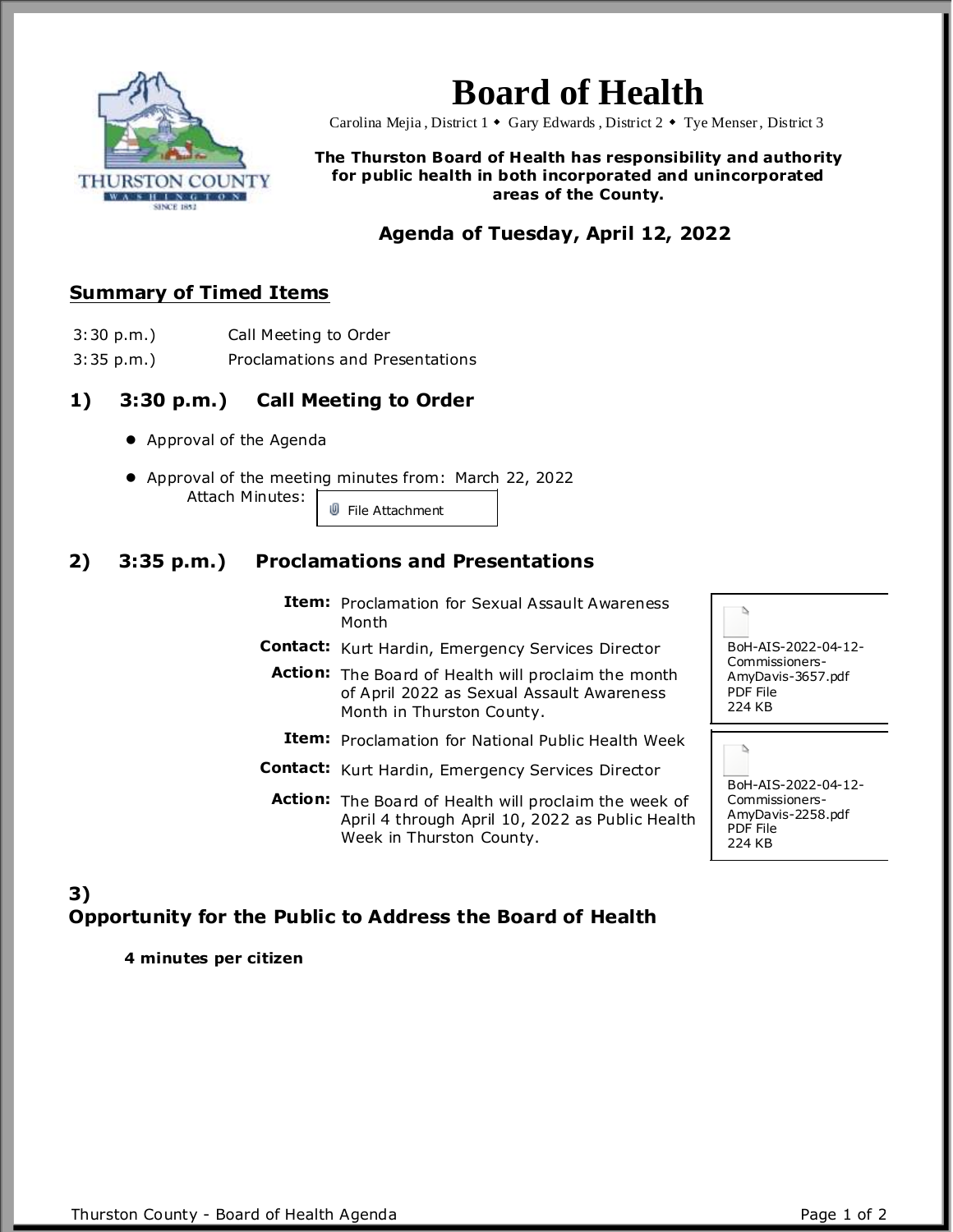| 4) | <b>Department Items</b>                                                                                                                                                                                                                                                                                          |
|----|------------------------------------------------------------------------------------------------------------------------------------------------------------------------------------------------------------------------------------------------------------------------------------------------------------------|
|    | <b>Descriptio</b> Implementation Status of Deschutes River<br>n: Total Maximum Daily Loads (TMDL)<br>BoH-AIS-2022-04-12-<br><b>Contact:</b> Art Starry, Environmental Health Division<br>PublicHealthandSocialS<br>rvices-ArtStarry-<br>Director<br>3609.pdf<br>Action: No action.<br><b>PDF File</b><br>96.5 KB |
| 5) | <b>Board of Health Members' Health Related Activities and</b><br><b>Accomplishments</b>                                                                                                                                                                                                                          |
|    | Board Members will report on public health and social services involvement since<br>the last Board of Health meeting.                                                                                                                                                                                            |
| 6) | <b>Health Officer's Report</b><br>Dr. Dimyana Abdelmalek will report on various items.                                                                                                                                                                                                                           |
| 7) | <b>Director's Report</b>                                                                                                                                                                                                                                                                                         |
| 8) | Kurt Hardin, Interim Director, will report on various items.<br><b>Adjournment</b>                                                                                                                                                                                                                               |
|    | Motion:<br>Move to adjourn the Board of Health meeting of April 12, 2022.                                                                                                                                                                                                                                        |

**Disability Accommodations:** Room 280 is equipped with an assistive listening system and is wheelchair accessible. To request disability accommodations call the Reasonable Accommodation Coordinator at 360-786-5440. Persons with speech or hearing disabilities may call via Washington Relay: 711 or 800-833-6388.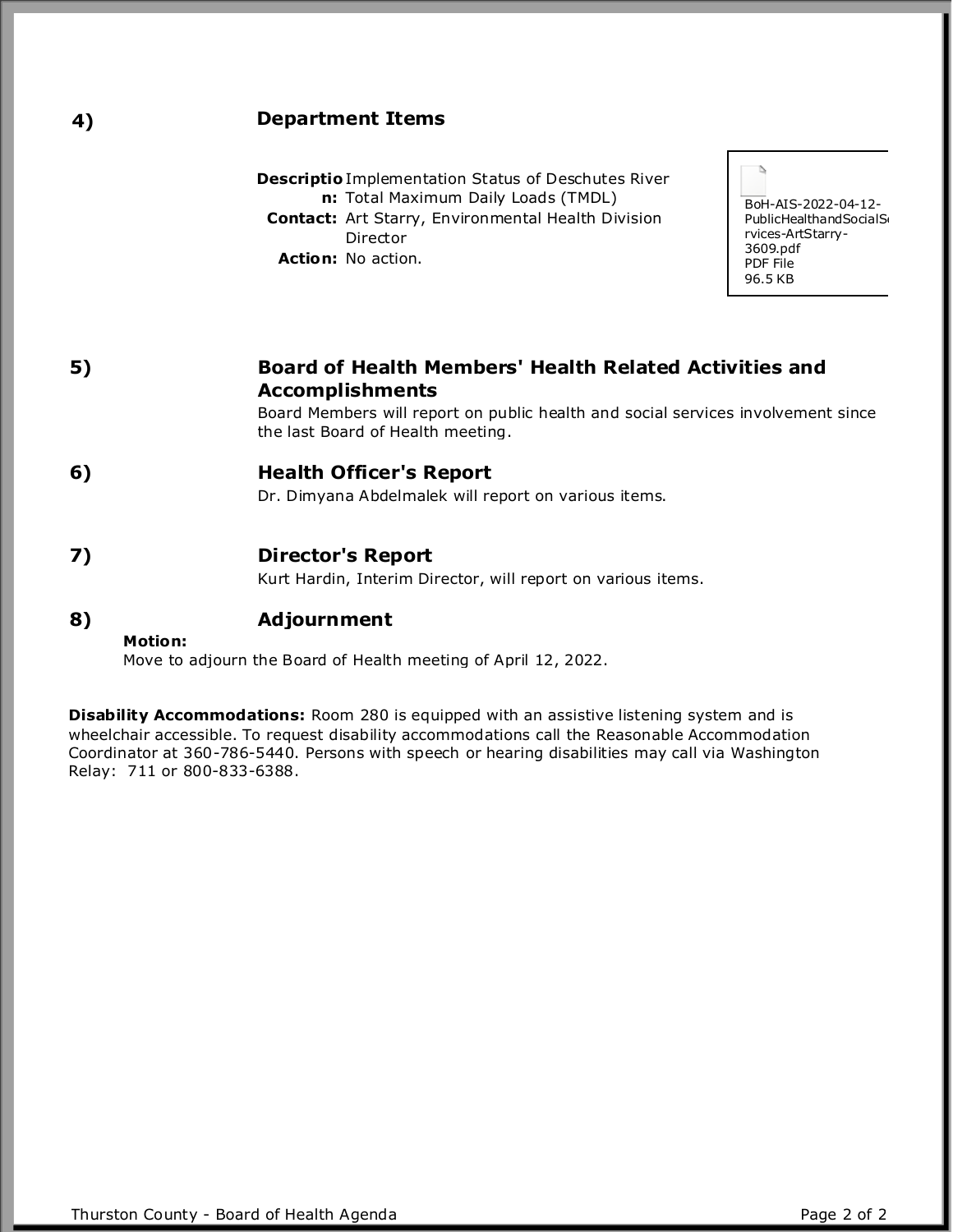

## Board of Health **AGENDA ITEM SUMMARY**

| Agenda Date: 04/12/2022<br>Date Created: 4/1/2022<br>Agenda Item #:                                                                  |
|--------------------------------------------------------------------------------------------------------------------------------------|
| Created by: Amy Davis, Clerk of the Board - Commissioners - 360-786-5440                                                             |
| Presenter: Kurt Hardin, Emergency Services Director - Medic One - 360-704-2783                                                       |
| <b>Item Title:</b>                                                                                                                   |
| Proclamation for Sexual Assault Awareness Month                                                                                      |
| Class of Item: Timed - Presentation<br>Action Needed: Other                                                                          |
| <b>List of Exhibits</b><br>04122022 BOH Sexual<br>Assault Awareness<br>Month.pdf<br>PDF File<br>127 KB<br><b>Recommended Action:</b> |
| The Board of Health will proclaim the month of April 2022 as Sexual Assault Awareness Month in<br>Thurston County.                   |
| <b>Item Description:</b>                                                                                                             |
| 2022 Sexual Assault Awareness Month (SAAM)                                                                                           |

Date Submitted: 4/1/2022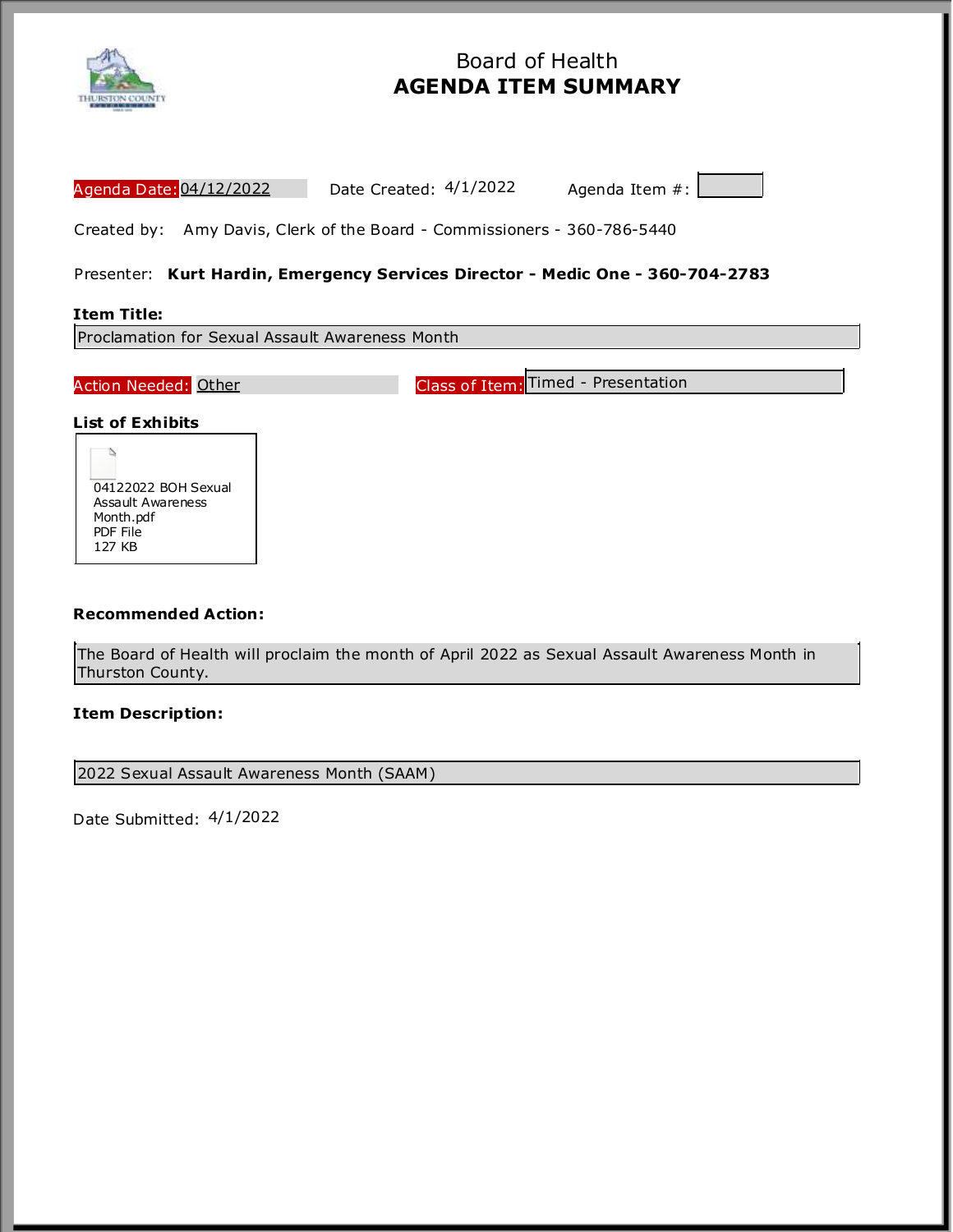# THURSTON COUNTY



## *Sexual Assault Awareness Month*

*WHEREAS, sexual assault is a broad term that includes a range of harassment, assault, trafficking, and other violent or unwanted sexual experiences; and*

*WHEREAS, sexual violence is a widespread, serious and preventable public health problem that affects more than 463,000 Americans each year including children, teens, adults, and seniors in our community; and*

*WHEREAS, online or virtual harassment, cyberbullying, sexual abuse, and exploitation are becoming increasingly common; and*

*WHEREAS, sexual violence can have long-term effects on victims, with 94% of women experiencing Post Traumatic Stress Disorder, and 30% of women contemplating suicide after experiencing sexual violence; and* 

*WHEREAS, one in six boys and one in four girls is sexually abused before the age of 18; and*

*WHEREAS, one in five women and one in 67 men will be raped during their lifetime; and*

*WHEREAS, people of color and marginalized members of our community are significantly impacted by sexual violence with nationally half of Native American women, half of African-American women, half of transgender people and a disproportionate number of LGBQ people experiencing sexual violence in their lifetime; and*

*WHEREAS, the goal of Sexual Assault Awareness Month is to raise public awareness about sexual violence and educate communities on how to prevent it through the "Building Safe Online Spaces Together" campaign, which champions practicing digital consent, intervening when we see harmful content and behaviors, and promoting online communities that value respect, inclusion, and safety; and*

*WHEREAS, our community promotes sexual violence prevention efforts and healing services for survivors of sexual assault by supporting community partners and organizations who do this work; and*

*WHEREAS, taking action to promote the safety of others, and showing survivors they are believed and supported is a critical part of preventing sexual assault.*

*NOW, THEREFORE, BE IT RESOLVED, the Board of Health hereby proclaims April as Sexual Assault Awareness Month in Thurston County, and urges all citizens to put building safe online communities into practice. Not only do we believe that together we can build a safer online world, but we also believe that these values, skills, and actions will create communities that thrive online and offline.*

*Adopted this 12th day of April, 2022*

*BOARD OF HEALTH*



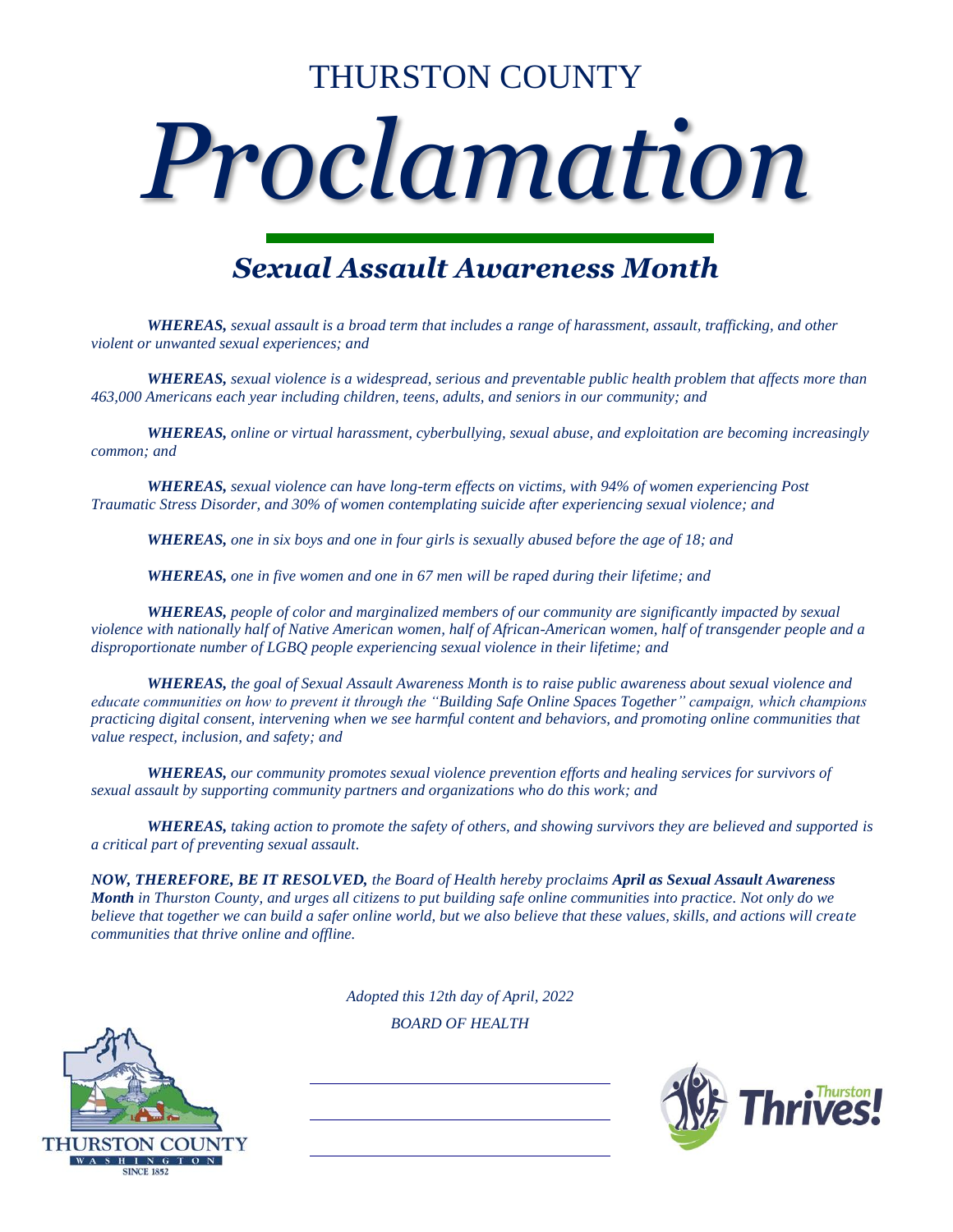

## Board of Health **AGENDA ITEM SUMMARY**

| Agenda Date: 04/12/2022<br>Date Created: 4/1/2022<br>Agenda Item #:                                                       |
|---------------------------------------------------------------------------------------------------------------------------|
| Created by: Amy Davis, Clerk of the Board - Commissioners - 360-786-5440                                                  |
| Presenter: Kurt Hardin, Emergency Services Director - Medic One - 360-704-2783                                            |
| <b>Item Title:</b>                                                                                                        |
| Proclamation for National Public Health Week                                                                              |
|                                                                                                                           |
| Class of Item: Timed - Presentation<br>Action Needed: Other                                                               |
| <b>List of Exhibits</b><br>04122022 BOH Public<br>Health Week.pdf<br>PDF File<br>131 KB                                   |
| <b>Recommended Action:</b>                                                                                                |
| The Board of Health will proclaim the week of April 4 through April 10, 2022 as Public Health Week<br>in Thurston County. |
| <b>Item Description:</b>                                                                                                  |

2022 Public Health Week

Date Submitted: 4/1/2022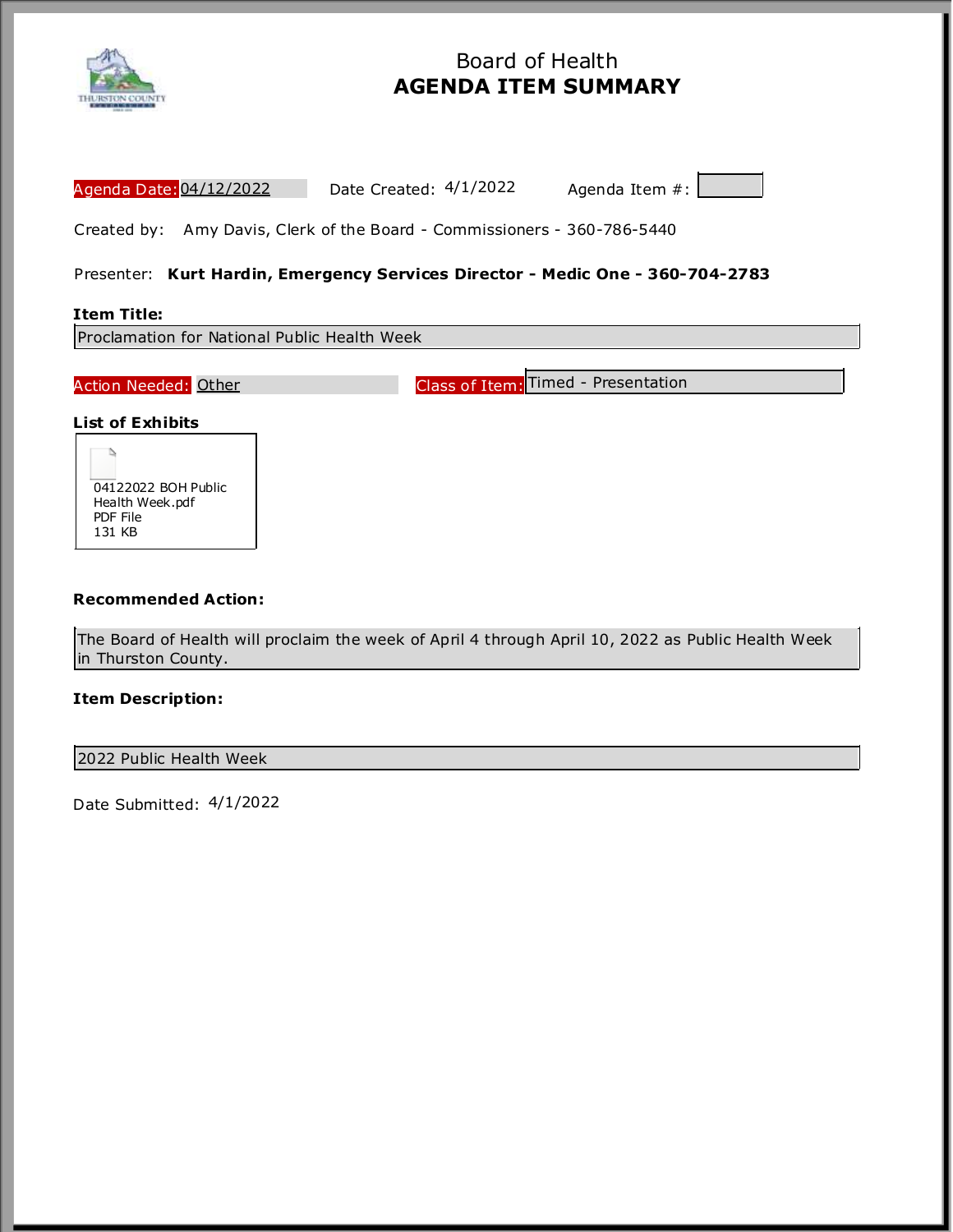# THURSTON COUNTY

# *Proclamation*

# *National Public Health Week*

*WHEREAS, the week of April 4-10, 2022, is National Public Health Week, and the theme is "Public Health is Where You Are"; and*

*WHEREAS, U.S. life expectancy dropped from 2014 to 2017 in the longest sustained decline since the Great Recession and only in 2018 began to increase again; U.S life expectancy then dropped again in 2020 by a full year, which is the largest drop in life expectancy since 1943; and*

*WHEREAS, there is a significant difference in health status, such as obesity, poor mental health and drug use, among people living in rural areas compared with people living in urban areas, and this variance increases because rural residents are often more likely to face social determinants that negatively impact health, such as poverty, transportation barriers and lack of economic opportunity; and* 

*WHEREAS, a person's health status can differ drastically by zip code due to differences in the built environment, environmental quality, community context, access to healthy food, access to education and access to health care; and*

*WHEREAS, public health professionals help communities prevent, prepare for, withstand and recover from the impact of a full range of health threats, including disease outbreaks such as the COVID-19 pandemic, measles, natural disasters and disasters caused by human activity; and*

*WHEREAS, public health action, together with scientific and technological advances, has played a major role in reducing and, in some cases, eliminating the spread of infectious disease, and in establishing today's disease surveillance and control systems; and*

*WHEREAS, preventable risk factors such as such as physical inactivity, poor nutrition, tobacco use and excessive alcohol use are leading causes of chronic disease; and 6 in 10 U.S adults have a chronic disease and 4 in 10 have two or more; and chronic diseases cause 7 of every 10 deaths annually in the United States; and*

*WHEREAS, the COVID-19 pandemic has illuminated and exacerbated racial inequities and a growing number of local, state governments and public health leaders have declared racism a public health crisis*

*NOW, THEREFORE, BE IT RESOLVED, the Board of County Commissioners hereby proclaims April 4-10 National Public Health Week in Thurston County, and urges all citizens to observe this week by helping our families, friends, neighbors, co-workers and leaders to better understand the value of public health and supporting great opportunities to adopt preventive lifestyle habits in light of this year's theme, "Public Health is Where You Are."*

*Adopted this 12th day of April, 2022*

*BOARD OF COUNTY COMMISSIONERS*



*.*